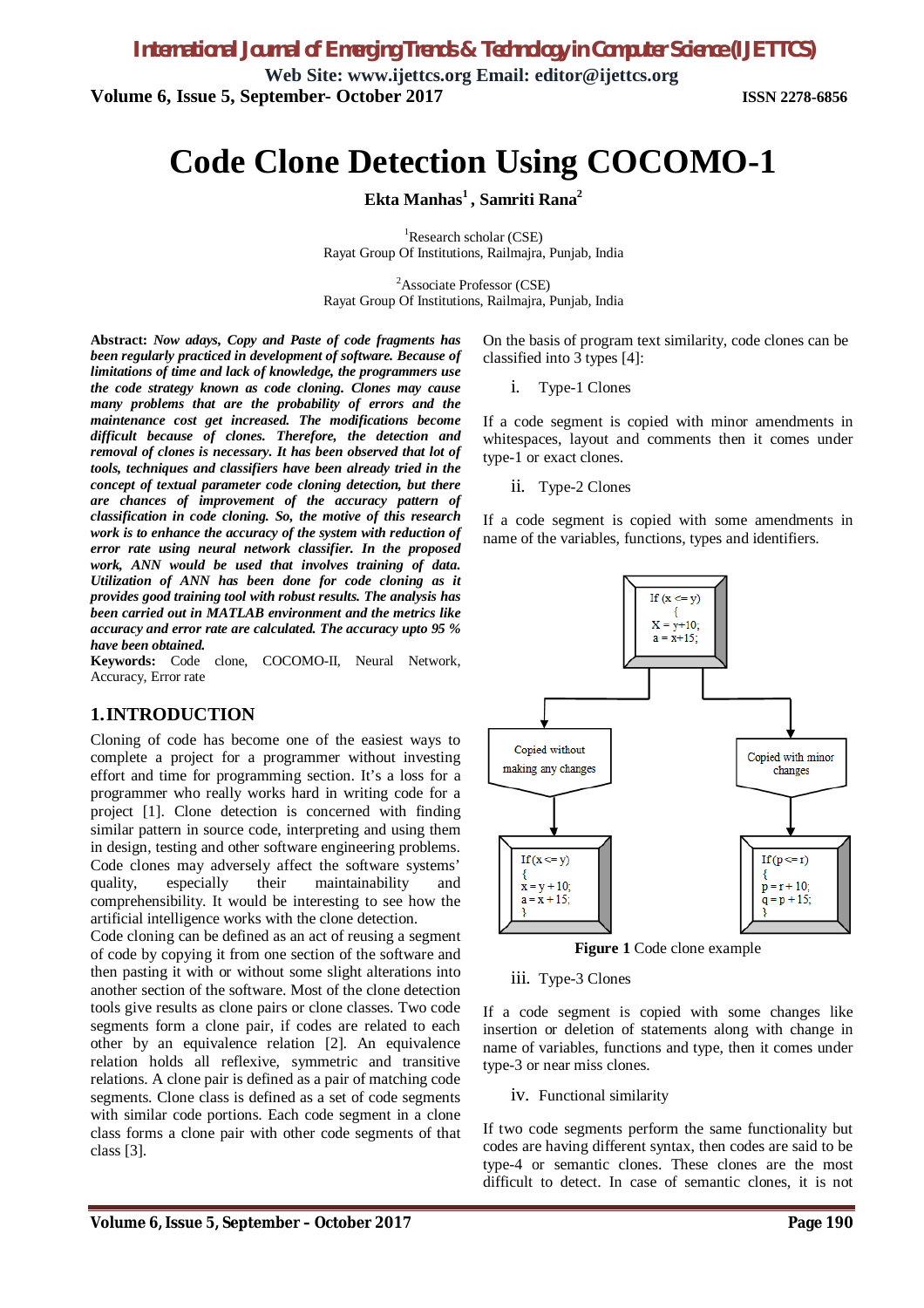**Web Site: [www.ijettcs.org](http://www.ijettcs.org) Email: [editor@ijettcs.org](mailto:editor@ijettcs.org)**

### **Volume 6, Issue 5, September- October 2017 ISSN 2278-6856**

necessary that the code clone is a copy of any other code segment.

### **2. PROPOSED TECHNIQUES**

The aim of this research is to create a framework which includes cost model as comparison metrics. The framework also adds up a classification module over the cost model [5]. The cost model has additive parameters of MBD to make the framework stronger. If the classified parameters of original and tested code are not varying by more than 20-25 percent, then the test code would be considered as copied code. The problem statement of this research work also includes design and development of a clone management system. A managed clone system prevents the architecture from any extra effort and saves a lot of time [6].

The objective of the technique is to reduce the error rate by enhancing the accuracy rate using machine learning algorithms. Then, the result validation is being done using FAR (False Acceptance Ratio), FRR (False Rejection Rate), F-Measure and accuracy in MATLAB 2010a environment [7] [8].

### **2.1 COCOMO –I (Constructive Cost Estimation Model)**

The COCOMO [7] (Constructive Cost Estimation Model) is proposed by DR. Berry Boehm in 1981 and that's why it is also known as COCOMO'81. It is a method for evaluating the cost of a software package [9]. According to him software cost estimation should be done through three stages:

- i. Basic COCOMO Model
- ii. Intermediate COCOMO Model
- iii. Complete/Detailed COCOMO Model

COCOMO-I models depend upon the two main equations [10]:

a. Development Effort

$$
MM = a * KDSIb (1)
$$

Which is based on MM - man-month / person month / staff-month is one month of effort by one person. Note: In COCOMO'81, there are 152 hours per Person month. According to organization this values may differ from the standard by 10% to 20%.

b. Efforts and Development Time (TDEV)

$$
TDEV = 2.5 * MMc (2)
$$

Note: The coefficients a, b and c depend on the mode of the development.



**Figure 2** Simulation Model

### **2.2 Neural Network**

Neural network is one of the important classification algorithms. It generally consists of various numbers of neurons called units that are arranged in the form of layers [11]. It is basically used for training as well as testing. BPNN (Back propagation neural network) is used for solving many NP problems. A typical neural network consists of various numbers of neurons called units that are arranged in form of layers and each of which is connected to next layer via layers. Neural network mainly used for training. Training can be either supervised or unsupervised. In supervised training, system learns by trying to predict outcomes for known examples [12]. System compares its predictions with the known results and learns from is mistakes. In unsupervised training, system with no output or result is shown as part of training process. Neural network is consisted of three layers.

- **i. Input layer:** The trained data is provided on this layer.
- **ii. Hidden Layer:** Processing of the trained data is done in this layer.
- **iii. Output Layer:** Classified results are taken from this layer.

### **3. SIMULATION MODEL**

This research has dealt with the study and analyzing various methods of code clone detection also to study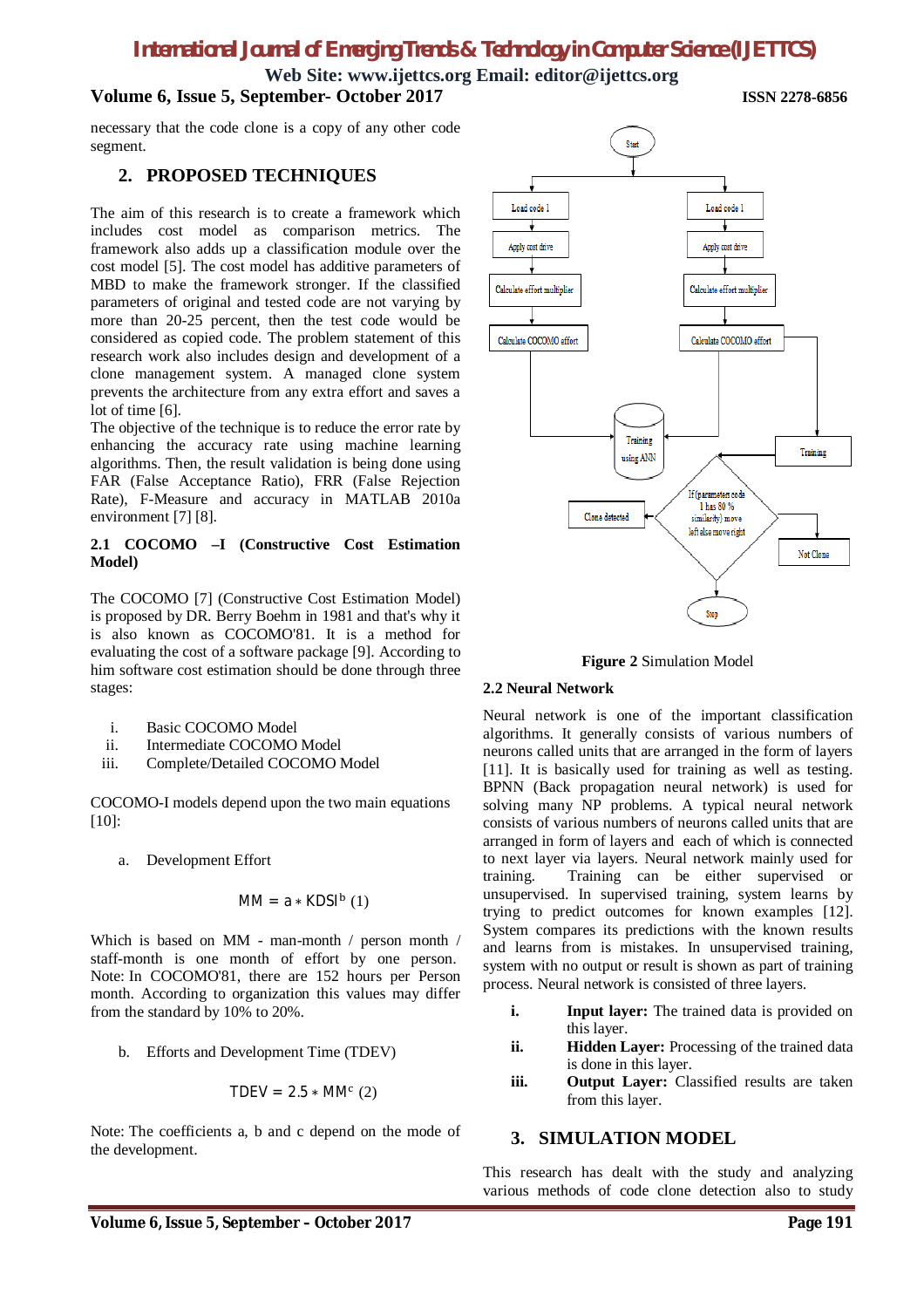## **Web Site: [www.ijettcs.org](http://www.ijettcs.org) Email: [editor@ijettcs.org](mailto:editor@ijettcs.org)**

### **Volume 6, Issue 5, September- October 2017 ISSN 2278-6856**

neural network algorithm in order to check the suitable one for the clone detection. A framework has been developed which includes cost model as parameters with addition of hybrid token and metrics based model. A detected clone management has been detected for identifying the clones more easily.

The steps undertaken to simulate the work are defined below:

Step: 1 Start

Step: 2 Select the First Code File

Step: 3 Read text file

Step: 4 Save code 1 file

Step: 5 Select the Second Code File

Step: 6 Read text file

Step: 7 Save code 2 file

Step: 8 load Code1Data.mat

Step: 9 Apply cost model for both the codes

Step: 10 Determine effort multiplier along with

COCOMO 1 effort for both the codes

Step: 11 Training has been performed by using neural network and then values are stored in the database.

Step: 12 Testing of code 2 has been performed in order to check the clone.

Step: 13 Step: 13 If the test data is similar to 80 % of the saved data then the code is treated as clone otherwise the code is treated as original code

### **4. SIMULATION RESULTS**

This section explains the result obtained after the implementation of the first two objectives that is to study and understand the different methods of code clone detection with neural network algorithm in order to check the suitable one for the clone detection and to develop a framework which includes cost model as parameters with addition of hybrid token and metrics based model.



### **Figure 3** Main Working Windows

Main working window with the ease of controls is shown above. The concept is to evaluate the code components like rely, data, complexity and other factors and with the help of the evaluated components, effort has been calculated. The collected components would be passed to a classifier in order to match the components co relation.



**Figure 4** Calculation of cost drivers

The components would be calculated for both the codes and the training module would be prepared. The classification accuracy would predict that how much code is copied in both the contents.



**Figure 5** Working panel

The above figure represents the working panel of proposed work regarding code clone detection using ANN. The figure is comprised of 3 different parts on the left side. The first part is to upload the base code, whereas, the second part is for uploading the code for which the clone detection has to be performed. The third part classifies whether the code to be tested is original or is a clone of the base Code.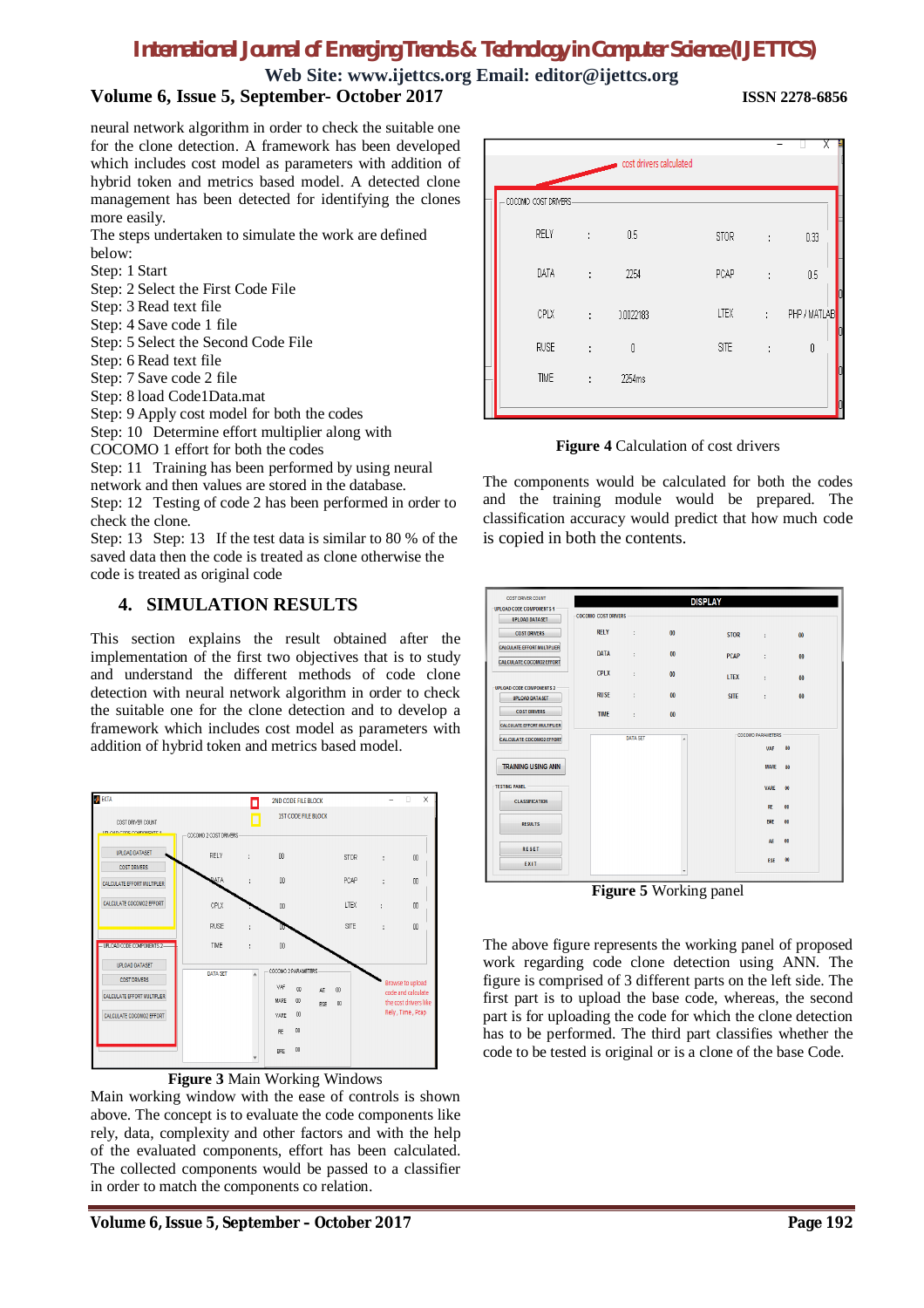**Web Site: [www.ijettcs.org](http://www.ijettcs.org) Email: [editor@ijettcs.org](mailto:editor@ijettcs.org) Volume 6, Issue 5, September- October 2017 ISSN 2278-6856**

| Select your dataset           |                                             |                        | $\mathbf{x}$             |                        |                         |
|-------------------------------|---------------------------------------------|------------------------|--------------------------|------------------------|-------------------------|
|                               | « 0. STech > 1 Sept > 19.9.17 > Ekta > Ekta | Search Ekta<br>v   49. | ۹                        |                        |                         |
| Organize v<br>New folder      | z                                           |                        | $\mathbf{Q}$<br>E .<br>m |                        | 00                      |
| Desktop                       | Á<br>Name                                   | Date modified          | Type                     |                        |                         |
| <b>L</b> Downloads            | T C2E1                                      | 9/19/2017 3:52 PM      | Microsoft Office         |                        | 00                      |
| Recent Places                 | 园 C2E2                                      | 9/19/2017 3:52 PM      | Microsoft Office         |                        |                         |
|                               | costdrivers                                 | 9/19/2017 3:52 PM      | Microsoft Office /       |                        | 00                      |
| <b>Libraries</b><br>Documents | costdrivers1<br>還                           | 9/19/2017 3:52 PM      | Microsoft Office         |                        |                         |
| Music                         | efm<br>E                                    | 9/19/2017 3:52 PM      | Microsoft Office         |                        | 00                      |
| <b>Pictures</b>               | $\overline{\phantom{a}}$ efm1               | 9/19/2017 3:52 PM      | Microsoft Office         |                        |                         |
| <b>N</b> Videos               | <b>EKTA.asv</b>                             | 9/19/2017 3:12 PM      | <b>ASV File</b>          |                        | Select a file to upload |
|                               | <b>EKTA.fig</b>                             | 9/19/2017 3:52 PM      | <b>FIG File</b>          |                        |                         |
| Computer                      | EKTA.m                                      | 9/19/2017 3:52 PM      | M File                   | <b>COMO PARAMETERS</b> |                         |
| Local Disk (C:)               | inputset                                    | 9/19/2017 3:52 PM      | Microsoft Office         | VAF                    | 00                      |
| Local Disk (D:)               | inputset1                                   | 9/19/2017 3:52 PM      | Microsoft Office         |                        |                         |
| Other File (E:)               | Neural Structure                            | 9/19/2017 3:52 PM      | Microsoft Office / +     | <b>MARE</b>            | 00                      |
|                               | $\epsilon$<br>m                             |                        |                          |                        |                         |
|                               | File name: EKTA.m                           | All Files<br>٠         |                          | VARE                   | 00                      |
|                               |                                             | Open                   | Cancel                   | RE                     | 00                      |
| <b>RESULTS</b>                |                                             |                        |                          | <b>BRE</b>             | 00                      |
|                               |                                             |                        |                          |                        |                         |
|                               |                                             |                        |                          | AE                     | $\boldsymbol{00}$       |
| <b>RESET</b>                  |                                             |                        |                          |                        |                         |
| EXIT                          |                                             |                        |                          | ESE                    | 00                      |
|                               |                                             |                        |                          |                        |                         |

**Figure 6** Uploaded data

The above figure depicts the uploading of the base code, from which the other code is matched in order to detect whether it is cloned or not. After clicking the upload dataset button the wizard appears as shown in the above figure, then locate the code in your device's storage and after selecting the appropriate code click the open button on the wizard window to complete the uploading process.

| COST DRIVER COUNT                                        |                            |                     |                         | <b>Cost drivers calculated</b> |                          |                       |
|----------------------------------------------------------|----------------------------|---------------------|-------------------------|--------------------------------|--------------------------|-----------------------|
| <b>UPLOAD CODE COMPONENTS 1</b>                          |                            |                     |                         |                                |                          |                       |
| <b>UPLOAD DATASET</b>                                    | <b>COCOMO COST DRIVERS</b> |                     |                         |                                |                          |                       |
| <b>COST DRIVERS</b>                                      | <b>RELY</b>                | ł                   | 0.5                     | <b>STOR</b>                    | ÷                        | 0.33                  |
| <b>CALCULATE EFFORT MULTIPLIER</b>                       | <b>DATA</b>                | ÷                   | 2690                    | <b>PCAP</b>                    | ÷                        | 0.5                   |
| <b>CALCULATE COCOMO2 EFFORT</b>                          | <b>CPLX</b>                | ŕ.                  | 0.0018587               | <b>LTEX</b>                    |                          |                       |
|                                                          |                            |                     |                         |                                | <b>The Control</b>       | <b>PHP / MATLAB</b>   |
| <b>UPLOAD CODE COMPONENTS 2</b><br><b>UPLOAD DATASET</b> | <b>RUSE</b>                | ÷                   | $\mathbf{0}$            | <b>SITE</b>                    | ÷                        | $\mathbf{0}$          |
| <b>COST DRIVERS</b>                                      | <b>TIME</b>                | ÷.                  | 2690ms                  |                                |                          |                       |
| <b>CALCULATE EFFORT MULTIPLIER</b>                       |                            |                     |                         |                                |                          |                       |
| <b>CALCULATE COCOMO2 EFFORT</b>                          |                            | function            | ä                       |                                | <b>COCOMO PARAMETERS</b> |                       |
|                                                          |                            | vararoout<br>٠      |                         |                                | VAF                      | 00                    |
|                                                          |                            | EKTA(varargin)      |                         |                                |                          |                       |
| <b>TRAINING USING ANN</b>                                |                            | %<br><b>EKTA</b>    |                         |                                | <b>MARE</b>              | 00                    |
| <b>TESTING PANEL</b>                                     |                            | M-file<br>for       |                         |                                |                          |                       |
|                                                          |                            | EKTA fo             |                         |                                | VARF                     | 00                    |
| <b>CLASSIFICATION</b>                                    |                            | ×.<br><b>EKTA</b>   |                         |                                | <b>RF</b>                | 00                    |
|                                                          |                            | by                  |                         |                                |                          |                       |
| <b>RESULTS</b>                                           |                            | itself.<br>creates  |                         |                                | <b>BRE</b>               | 00                    |
|                                                          |                            | $\mathbf{a}$<br>new |                         |                                |                          |                       |
| <b>RESET</b>                                             |                            | <b>EKTA</b>         |                         |                                | AF                       | 00                    |
|                                                          |                            | $\alpha$<br>raises  |                         |                                | ESE                      | $\boldsymbol{\omega}$ |
| EXIT                                                     |                            | the                 |                         |                                |                          |                       |
|                                                          |                            | existing            |                         |                                |                          |                       |
|                                                          | $\blacksquare$             |                     | $\sim$<br>$\sim$ $\sim$ | ٠                              |                          |                       |

**Figure 7** Cost Drivers

The above figure represents the next step after the uploading of the first code. The next step includes calculating the cost drivers which is performed by pressing the button lying below the upload dataset button.

| New folder<br>Organize v |                                    |                   | $\mathbf{\Theta}$<br>三 日 |                        | 00                      |
|--------------------------|------------------------------------|-------------------|--------------------------|------------------------|-------------------------|
| Desktop<br>A             | Name                               | Date modified     | Type                     |                        |                         |
| <b>Downloads</b>         | 同 C2E1                             | 9/19/2017 3:52 PM | Microsoft Office         |                        | 00                      |
| Recent Places            | 同 C2E2                             | 9/19/2017 3:52 PM | Microsoft Office         |                        |                         |
|                          | <b>El costdrivers</b>              | 9/19/2017 3:52 PM | Microsoft Office         |                        | 00                      |
| Libraries                | costdrivers1                       | 9/19/2017 3:52 PM | Microsoft Office /       |                        |                         |
| Documents<br>Ξ<br>Music  | all efm                            | 9/19/2017 3:52 PM | Microsoft Office         |                        | 00                      |
| $E$ Pictures             | $\overline{m}$ efm1                | 9/19/2017 3:52 PM | Microsoft Office         |                        |                         |
| <b>S</b> Videos          | <b>EKTA</b> asv                    | 9/19/2017 3:12 PM | <b>ASV File</b>          |                        | Select a file to upload |
|                          | <b>EKTA.fig</b>                    | 9/19/2017 3:52 PM | <b>FIG File</b>          | <b>COMO PARAMETERS</b> |                         |
| Computer                 | EKTAm                              | 9/19/2017 3:52 PM | M File                   |                        |                         |
| Local Disk (C:)          | inputset                           | 9/19/2017 3:52 PM | Microsoft Office         | VAF                    | 00                      |
| Local Disk (D:)          | inputset1                          | 9/19/2017 3:52 PM | Microsoft Office         | <b>MARE</b>            | 00                      |
| Other File (E:)          | Neural Structure<br>$\overline{m}$ | 9/19/2017 3:52 PM | Microsoft Office / +     |                        |                         |
|                          |                                    |                   |                          | <b>VARF</b>            | 00                      |
|                          | File name: EKTA.m                  | All Files<br>٠    |                          |                        |                         |
|                          |                                    | Open              | Cancel                   | RE                     | 00                      |
| <b>RESULTS</b>           |                                    |                   |                          | <b>BRE</b>             | $\omega$                |
|                          |                                    |                   |                          |                        |                         |
|                          |                                    |                   |                          | AE                     | $\omega$                |
| <b>RESET</b>             |                                    |                   |                          |                        |                         |

**Figure 8** Loading 2nd code

Here, in the figure shown above the uploading of the second code which has to be analyzed to detect the clone is demonstrated. Press upload button on the second part of the working panel on the left for uploading the second code. Again the wizard window appears on which the code has to be located and after selecting the appropriate code file, the Open button on the wizard window is pressed in order to finalize the uploading process.



**Figure 9** Training neural network

The numbers of maximum epochs taken are 100 out of which 7 iterations were converged. Performance, Training as well as the regression states are considered while the training of neural network takes place. From the 6 validation checks, 6 validation checks are considered.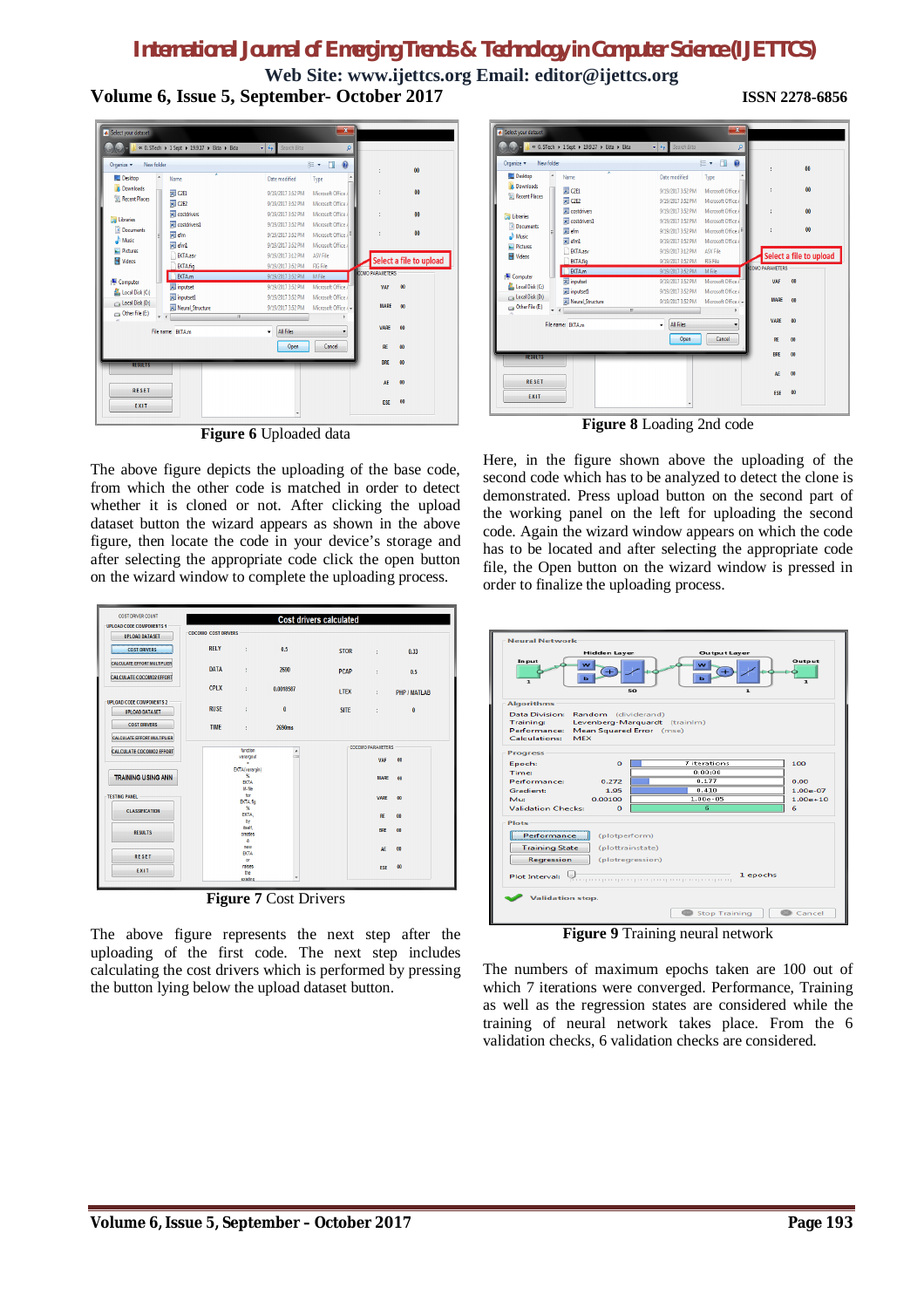**Web Site: [www.ijettcs.org](http://www.ijettcs.org) Email: [editor@ijettcs.org](mailto:editor@ijettcs.org) Volume 6, Issue 5, September- October 2017 ISSN 2278-6856**



**Figure 10** Classification

In the above figure the classification button on the third part at the bottom-left of the working panel is presented. This button classifies the datasets and check whether both the uploaded code is same or not. I.e. detecting whether the second code is same copy or duplicate copy of the base code or not.

| <b>COST DRIVER COUNT</b>                                 |                            |                                                |                         | <b>Results Calculated</b> |            |                |
|----------------------------------------------------------|----------------------------|------------------------------------------------|-------------------------|---------------------------|------------|----------------|
| <b>UPLOAD CODE COMPONENTS 1</b><br><b>UPLOAD DATASET</b> | <b>COCOMO COST DRIVERS</b> |                                                |                         |                           |            |                |
| <b>COST DRIVERS</b>                                      | <b>RFIY</b>                | Ŧ.                                             | 0.5                     | <b>STOR</b>               | ÷          | 0.33           |
| <b>CALCULATE EFFORT MULTIPLIER</b>                       | DATA                       | ř.                                             | 2690                    | <b>PCAP</b>               | ÷          | 0.5            |
| <b>CALCULATE COCOMO2 EFFORT</b>                          | <b>CPLX</b>                | ÷                                              | 0.0018587               | <b>I TFX</b>              | ÷.         | PHP / MATLAB   |
| <b>UPLOAD CODE COMPONENTS 2</b><br><b>UPLOAD DATASET</b> | <b>RUSE</b>                | ÷                                              | $\mathbf{0}$            | <b>SITE</b>               | ÷          | 0              |
| <b>COST DRIVERS</b>                                      | <b>TIME</b>                | ŧ.                                             | 2690ms                  |                           |            |                |
| <b>CALCULATE EFFORT MULTIPLIER</b>                       |                            |                                                |                         |                           |            |                |
| <b>CALCULATE COCOMO2 EFFORT</b>                          |                            | function<br>vararoout<br>$\blacksquare$        | Ä                       | <b>COCOMO PARAMETERS</b>  |            | VAF -224677    |
| <b>TRAINING USING ANN</b>                                |                            | EKTA(varargin)<br>q.<br><b>FKTA</b><br>M. file | $\overline{\mathbf{a}}$ | <b>Realizer X</b>         |            | MARE 22467837  |
| <b>TESTING PANEL</b>                                     |                            | for<br>EKTA fig.<br>$\%$                       |                         | 1. Accuracy = 95.970265   |            | VARE 22467837  |
| <b>CLASSIFICATION</b>                                    |                            | <b>EKTA</b>                                    |                         | 2. Error Rate = 4.029735  |            | RE 224678.3    |
| <b>RESULTS</b>                                           |                            | itself.<br>creates<br>$\blacksquare$           |                         | OK.                       | <b>BRF</b> | $\overline{1}$ |
| <b>RESET</b>                                             |                            | new<br><b>EKTA</b><br>$\alpha$                 |                         |                           | <b>AE</b>  | 100            |
| EXIT                                                     |                            | raises<br>the<br>existing                      |                         |                           |            | ESE 224679     |

**Figure 11** Calculated Result

The figure displayed above represents the result window. The results of the proposed work regarding the detection of code clone using ANN is carried out by pressing the Results button underneath the Classification button presented in the third part at the left-bottom of the working panel. This button reveals the accuracy of the proposed work and error rate calculated.

### **5. CONCLUSION AND FUTURE SCOPE**

Code cloning is a term used to mention that some part of the pre-existing code has been utilised. The obvious danger of cloning is that it increases the maintenance cost as well as increases the complexity of the code. Cloning has become fundamental need of industry because of its main advantage that is cost. That is the reason why code cloning

has been widely utilized as a part of vast software businesses. So to identify clones, robust and accurate methods are needed at urgent need. Numerous methodologies have been created to distinguish clones with different accuracy rates. In this research, usage of metric based methods was done. This report shows the implementation with neural network technique. From result evaluation accuracy of 95.97% has been achieved along with the error rate of 4.029.

In future for detecting clone and to increase the accuracy of the system other classification techniques named as SVM can be used in hybridization with artificial neural network.

### **REFERENCES**

- [1] F. C alefato. F. Lanubile and T. Mallardo, "Function Clone Detection in Web Applications: A Semi automated Approach", in Journal of Web Engineering. vol. 3. number 1, 2004: 3-21
- [2] H. Liu. Z. Ma. L. Zhang and W. Shao, "Detecting duplications in sequence diagrams based on suffix trees", in Proceedings of IPSE C, 2006: 269-276.
- [3] Ira Baxter, Andrew Yahin Leonardo Moura, Marcelo Sant Anna, "Clone Detection Using Abstract Syntax Trees", in Proceedings of the 14th International Conference on Software Maintenance tIC\$M'98), Bethesda. Marjdand, November 1998: 368-377
- [4] IstvanSiket& Rudolf Ferenc, "Calculating Metrics from Large C-H- Programs", in 6th International Conference on Applied Informatics Eger, Hungarv,January,2001: 27-31
- [5] Roy, Chanchal K., James R. Cordy, and Rainer Koschke. "Comparison and evaluation of code clone detection techniques and tools: A qualitative approach." Science of computer programming 74.7 (2009): 470-495.
- [6] Kevin Greenan, "Method-Level Code Clone Detection on Transformed Abstract Syntax Trees using Sequence Matching Algorithms", Student Report. University of California - Santa Cruz. Winter 2005
- [7] Lingxiao Jiang, GhassanMisherghi,Zhendong Su. and Stephane Glondu, "DECKARD: Scalable and Accurate Tree-based Detection of Code Clones", In Proceedings of the 39th International Conference on Software Engineering IICSE '07), Minnesota, USA, May 2007: 96-105.
- [8] Kodhai, S. Kanmani, A. Kamatchi, R. Radhika and B. V. Saranya. "Detection of Type-1 and Type-2 Code Clone using Textual Analysis and Metrics" inProceedings of the 2010 International Conference on Recent Trends in Information, Telecommunication and Computing, Kerala, 2010:241-243.
- [9] M. A. Yahya, R. Ahmad and S. P. Lee, "Effects of software process maturity on COCOMO II's effort estimation from CMMI perspective," *2008 ieee international conference on research, innovation and vision for the future in computing*